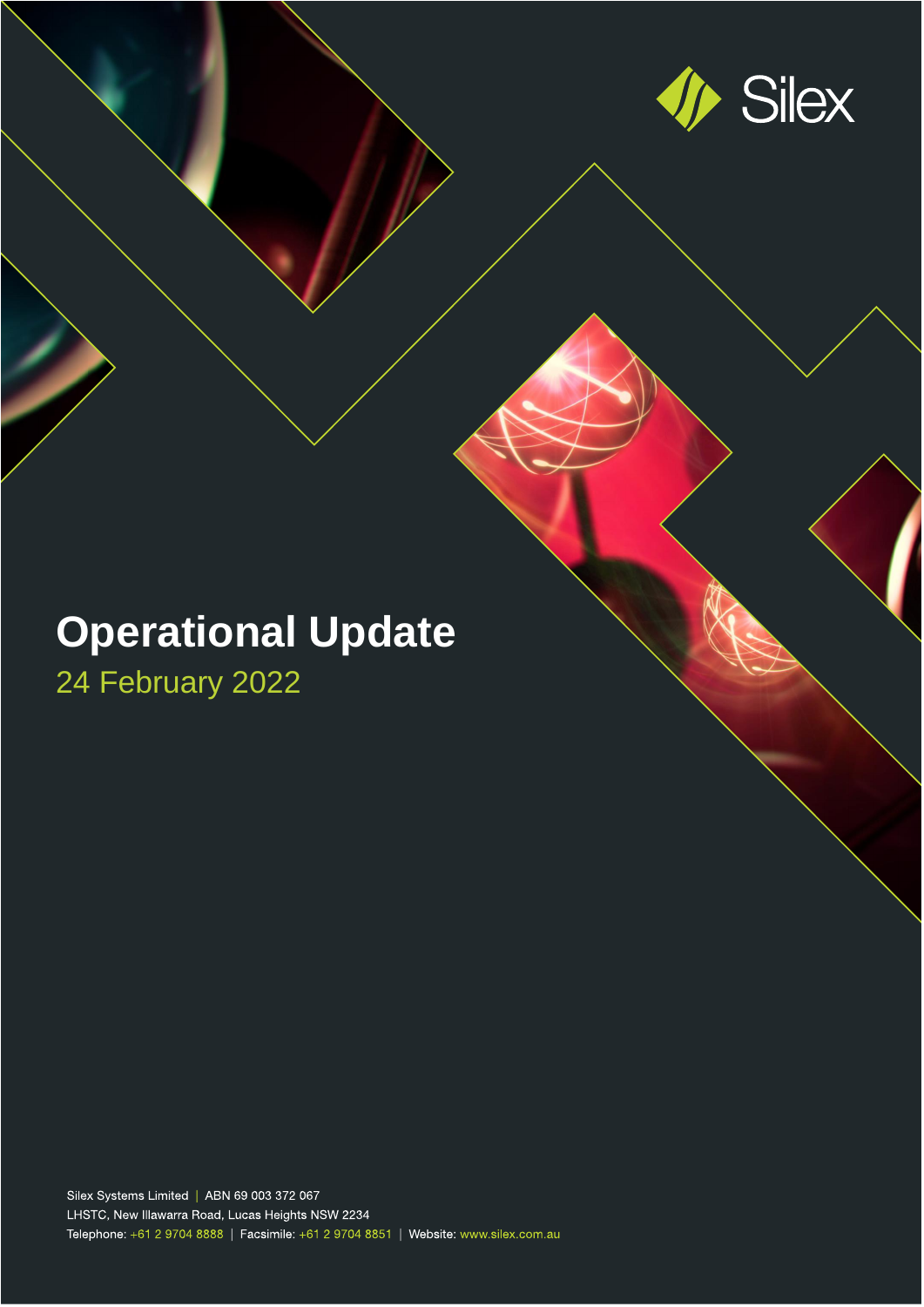# **Recent Highlights and Progress**

- GLE, the jointly controlled joint venture between Silex and Cameco Corporation, with 51% and 49% ownership interest respectively, continues to make good progress in the execution of GLE's technology demonstration project and commercialisation strategy;
- Silex and GLE are currently focused on construction of full-scale laser and separator equipment which will be deployed in GLE's Test Loop facility in Wilmington, North Carolina, with the aim of completing a commercial pilot (TRL-6 1 ) demonstration of the SILEX uranium enrichment technology by the mid-2020's;
- Engineering scale-up activities are advancing well (in line with budget and schedule) with the first SILEX laser system module reaching an important milestone after completion of initial testing (announced in October 2021);
- GLE appointed a new Chief Executive Officer (Mr Stephen Long) and a new Chief Commercial Officer (Mr James Dobchuk) - announced on 16 August 2021 and 15 June 2021 respectively, with both executives now executing the GLE business plan;
- New engineering hires were made for both the GLE technology team in Wilmington, NC and for the Silex technology team in Lucas Heights, Sydney, with several additional new hires expected over the coming months;
- GLE's path to market is underpinned by the Paducah commercial opportunity which is potentially akin to a 'Tier 1' uranium resource, capable of producing up to 2,000 tonnes of natural UF<sub>6</sub> (approximately 5 million pounds  $U_3O_8$  equivalent) per year for approximately 30 years, which would rank in the top ten of current uranium mines by production volume;
- In February 2022, GLE submitted a response to a Request for Information (RFI) issued by the US Department of Energy (DOE) in relation to the establishment of a DOE HALEU Availability Program. This follows an internal assessment of the opportunity to produce High Assay Low Enriched Uranium (HALEU), a key fuel for next generation advanced Small Modular Reactors (SMRs) which are being developed by several organisations around the world for commercial deployment starting from around 2030; and
- The Company achieved a key milestone for the Zero-Spin Silicon (ZS-Si) project in January 2022, with the completion of Stage 2 of the project, involving successful demonstration of the SILEX laser isotope separation technology for the production of ZS-Si with a prototype-scale facility.

 $1$  Technology Readiness Level 6 (TRL-6) as defined in DOE Technology Readiness Assessment Guide 'DOE G 413.3-4A'

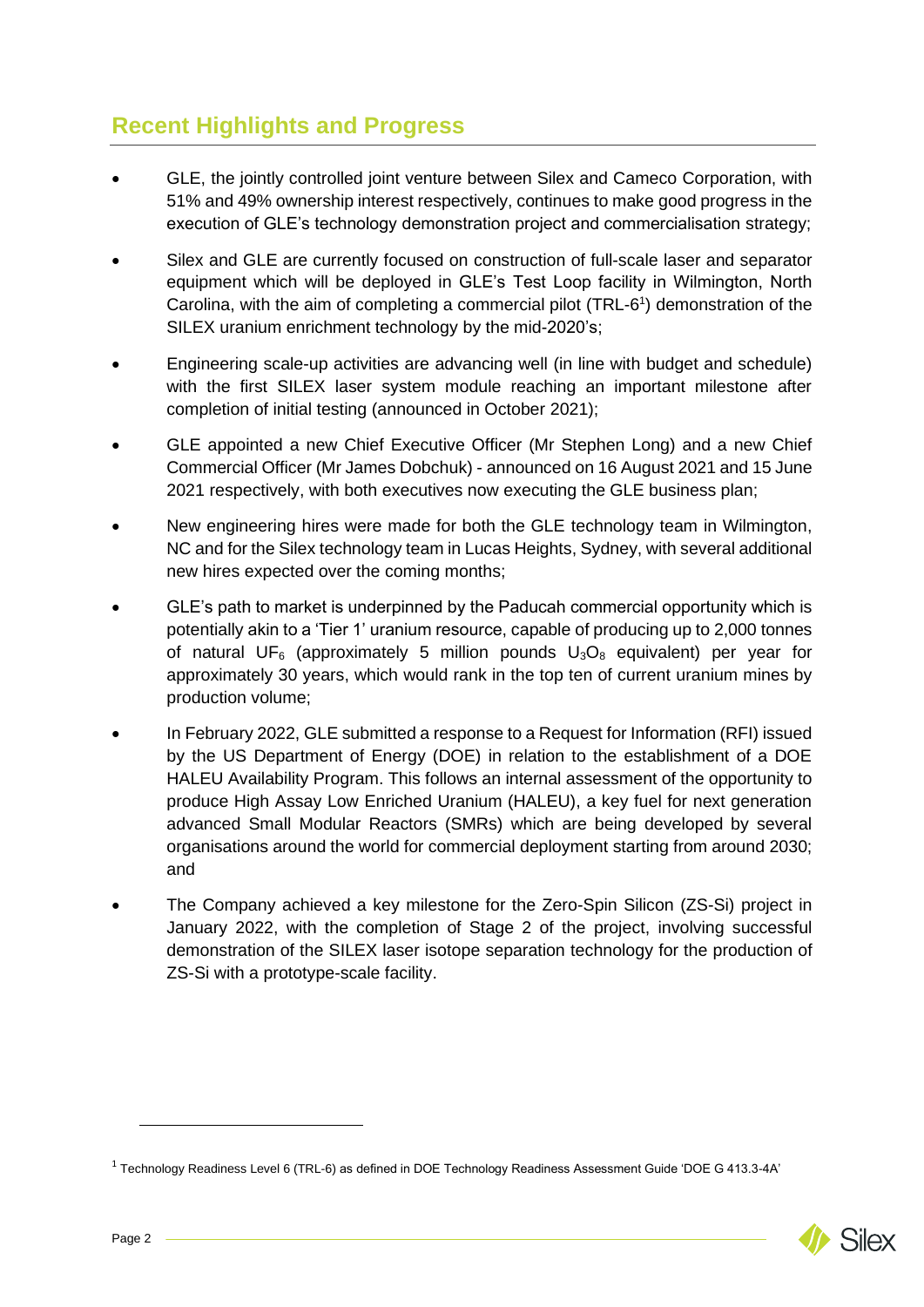# **SILEX Uranium Enrichment Technology**

The SILEX technology is the only third-generation laser-based uranium enrichment technology under commercial development today. Subject to the successful completion of the commercialisation project, market conditions and other factors, the SILEX technology could become a major contributor to nuclear fuel production for the world's current and future nuclear reactor fleet, through the production of uranium in several different forms:

- *natural grade uranium (U<sub>nat</sub>):* via enrichment of DOE inventories of depleted tails through the Paducah Laser Enrichment Facility (PLEF) project - producing uranium at natural  $U^{235}$  assay of ~0.7%;
- **low enriched uranium (LEU):** for use as fuel in today's conventional nuclear power reactors – which require fuel with  $U^{235}$  assays of between 3% and 5%;
- **low enriched uranium plus (LEU+):** a new grade of fuel with U<sup>235</sup> assays between 5% and 10% being considered by several utilities for use in conventional large-scale nuclear reactors to improve economic performance, and additionally by some developers of Small Modular Reactors (SMRs); and
- **high assay LEU (HALEU):** a customised fuel for next generation advanced SMRs currently under development – several of which require fuel with  $U^{235}$  assays up to 20%.

Uranium production and enrichment are the two largest value drivers of the current nuclear fuel cycle, accounting for up to 70% of the value of a fuel bundle. Importantly, commercialisation of the SILEX uranium enrichment technology through licensee GLE could enable the SILEX technology to become a unique, multi-purpose nuclear fuel production platform for existing and emerging nuclear power generation systems, including as a potential producer of HALEU.

### **GLE's Paducah 'Tier 1' Uranium Production Project:**

The Paducah commercial project opportunity is an ideal path to market for the SILEX uranium enrichment technology and GLE. Underpinning this opportunity is the Sales Agreement between GLE and the US Department of Energy (DOE) which provides GLE access to large stockpiles of depleted uranium tails inventories owned by the DOE.

The Paducah commercial project opportunity involves GLE constructing the proposed 'Paducah Laser Enrichment Facility' (PLEF) utilising the SILEX technology to enrich the DOE tails inventories which have been stored in the form of depleted uranium hexafluoride (UF<sub>6</sub> – containing  $U^{235}$  assays of approximately 0.25% to 0.4%) to produce natural grade uranium (assay of ~0.7%). Subject to completion of the technology commercialisation project, regulatory approvals, financing and prevailing market conditions, it is anticipated the PLEF will commence commercial operations from the late 2020's.

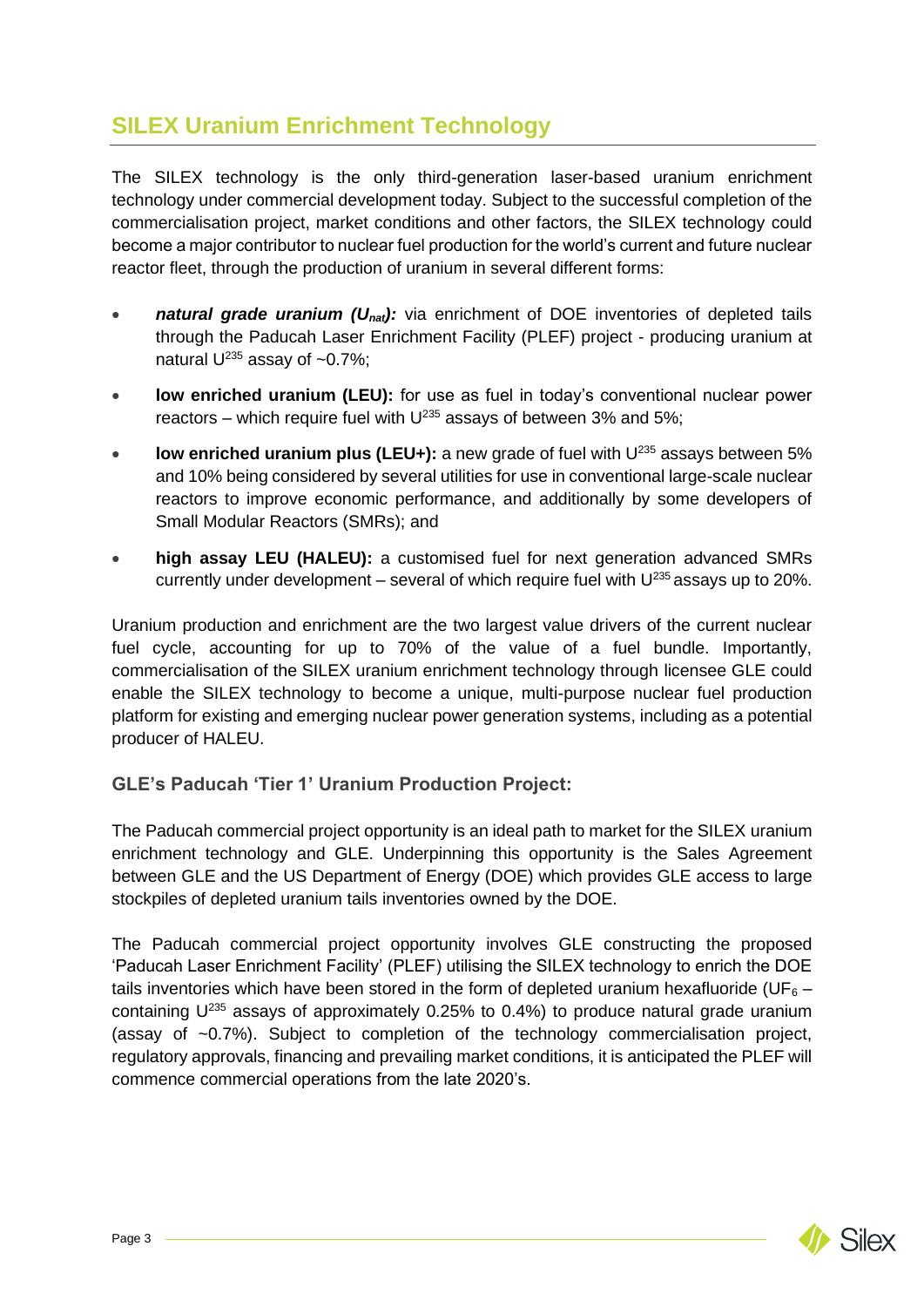Production of natural UF $_6$  at the PLEF would continue for approximately 30 years, with the output sold into the global uranium market. The PLEF will potentially produce at a rate equivalent to a uranium mine with an annual output of up to 5 million pounds of uranium oxide, ranking in the top ten of today's uranium mines by production volume. Preliminary analysis by Silex of the PLEF project indicates that if current project metrics hold firm, it could rank as a 'Tier 1' uranium resource based on estimates of the longevity and low cost of production.

#### **Nuclear Power Outlook and Market Update:**

Nuclear power today plays a key role in the supply of carbon-free base load electricity and is anticipated to play an increasing role in the energy mix as countries around the world adopt energy policies to meet increasingly more urgent net zero-targets. As evidenced at the 26<sup>th</sup> Conference of the Parties to the UN Framework Convention on Climate Change (COP26) held in Glasgow in November 2021, there are many countries which have prioritised government policy initiatives relating to tackling climate change and ensuring energy security, stating that nuclear power should form a meaningful part of their energy mix in the future.

According to the World Nuclear Association, there are currently 437 operable nuclear reactors globally with 57 reactors under construction and hundreds more planned. Today's operating reactor fleet currently generate ~10% of the world's electricity supply. These numbers could rise significantly over the next decade as governments strive to address climate change.

The US is the world's largest producer of nuclear power with 93 operable reactors, currently accounting for more than 30% of worldwide nuclear generation of electricity. Despite bold nuclear construction programs in China, India and the Middle East, the US is expected to remain the largest nuclear power generator for many years to come. Growth in demand for nuclear power is also being evidenced with life extensions for existing reactors. In the US, nearly all of the operable reactors have been granted operating licence extensions from 40 to 60 years, with some potentially operating for 80 years or more.

There is also growing interest and significant investment being made into the development of next generation Small Modular Reactor (SMR) technologies. Several advanced SMRs are being designed to operate with HALEU fuel, whilst other SMRs will use conventional LEU fuel or in some cases, LEU+ fuel.

The outlook in the markets for nuclear fuel continue to improve with increasing concerns regarding security of supply over the longer term. The uranium spot price is currently ~US\$43/lb, having increased in recent years from a low of US\$18/lb. The term price of enrichment has also improved significantly in recent years and increased more than 10% to ~US\$63/SWU in the last 12 months. The improvements in the uranium price along with the price of enrichment reflect growing concerns that a structural supply deficit is set to occur unless additional uranium resources are brought to market over the coming years.

With significant growth forecasted in nuclear power generation around the world and the everincreasing awareness of the adverse effects of climate change, we remain encouraged by the opportunities emerging for the SILEX technology and GLE in the global nuclear industry. We believe the SILEX technology - the only third-generation laser enrichment technology being commercialised in the world today, can help make nuclear power a more efficient and costeffective solution for carbon-free base load electricity generation.

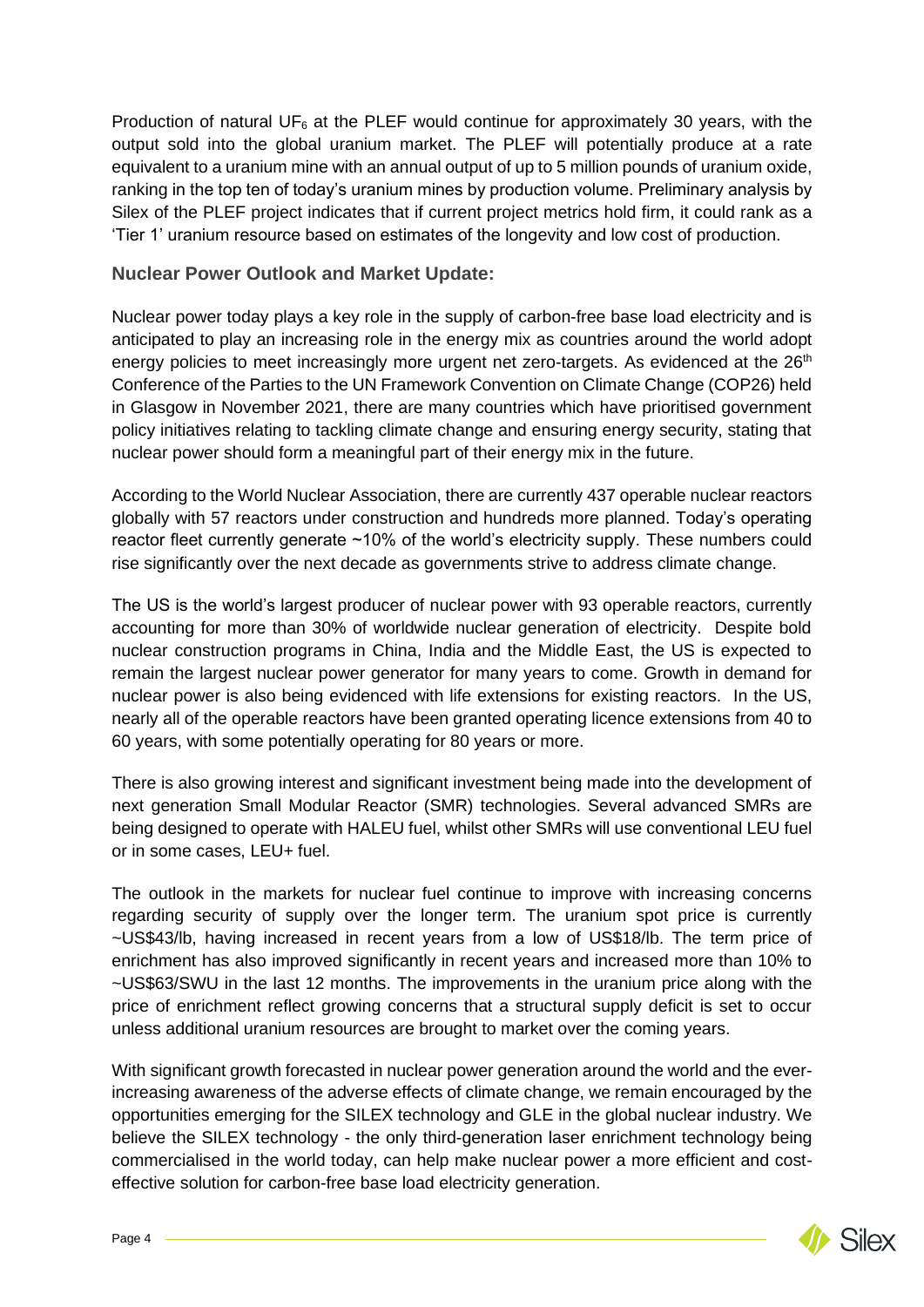# **Zero-Spin Silicon for Quantum Computing Processor Chips**

In December 2019, Silex launched a new R&D project in conjunction with project partners Silicon Quantum Computing Pty Ltd (SQC) and UNSW Sydney (UNSW), to develop a process for the commercial production of high-purity 'Zero-Spin Silicon' (ZS-Si) using a variant of the SILEX laser isotope separation (LIS) technology. ZS-Si is a unique form of isotopically enriched silicon required for the fabrication of next generation processor chips which will power silicon-based quantum computers.

We remain confident the SILEX LIS technology has the potential to efficiently produce ZS-Si and provide a secure supply for project partner and initial customer SQC, in support of its world-leading silicon-based quantum computing technology being developed in conjunction with UNSW. The three-year project is due for completion at the end of CY2022 and will cost around \$8m in total. The project was awarded a \$3m Federal Government funding grant from the CRC-P in February 2020, with SQC contributing another \$1.8m including \$900k in equity and \$900k in advanced ZS-Si purchases.

## **Stage 2: Validation of the SILEX technology for ZS-Si production – completed:**

On 1 February 2022, Silex announced the successful completion of Stage 2 of the ZS-Si Project – Validation of the SILEX technology using the Prototype Demonstration Facility. Testing with this facility, which includes scaled-up gas-handling, process reactor and laser systems, successfully demonstrated the scalability and efficiency of the SILEX LIS technology for production of high-purity ZS-Si. The Stage 2 prototype facility is currently undergoing expansion and upgrades required for the completion of Stage 3 of the project.

### **Stage 3: Demonstration of ZS-Si production at commercial pilot scale - ongoing:**

The third stage, scheduled to be completed at the end of CY2022, will culminate with the planned production of initial commercial quantities of ZS-Si from a SILEX pilot production facility and a detailed techno-economic assessment of the ZS-Si business case. The first commercial quantities of ZS-Si produced from the pilot facility will be purchased by SQC under an Offtake Agreement executed in December 2019. Silex will retain ownership of the ZS-Si production technology and related Intellectual Property developed through the project.

### **Quantum Computing and ZS-Si Outlook:**

Quantum computers are expected to be thousands of times more powerful than the most advanced of today's conventional computers, opening new frontiers and opportunities in many industries, including medicine, artificial intelligence, cybersecurity and global financial systems. Many countries around the world are investing heavily in the development of quantum computing technology, with governments and key corporates (such as Intel, IBM, Google, Microsoft and others) vying for leadership in this emerging strategic industry.

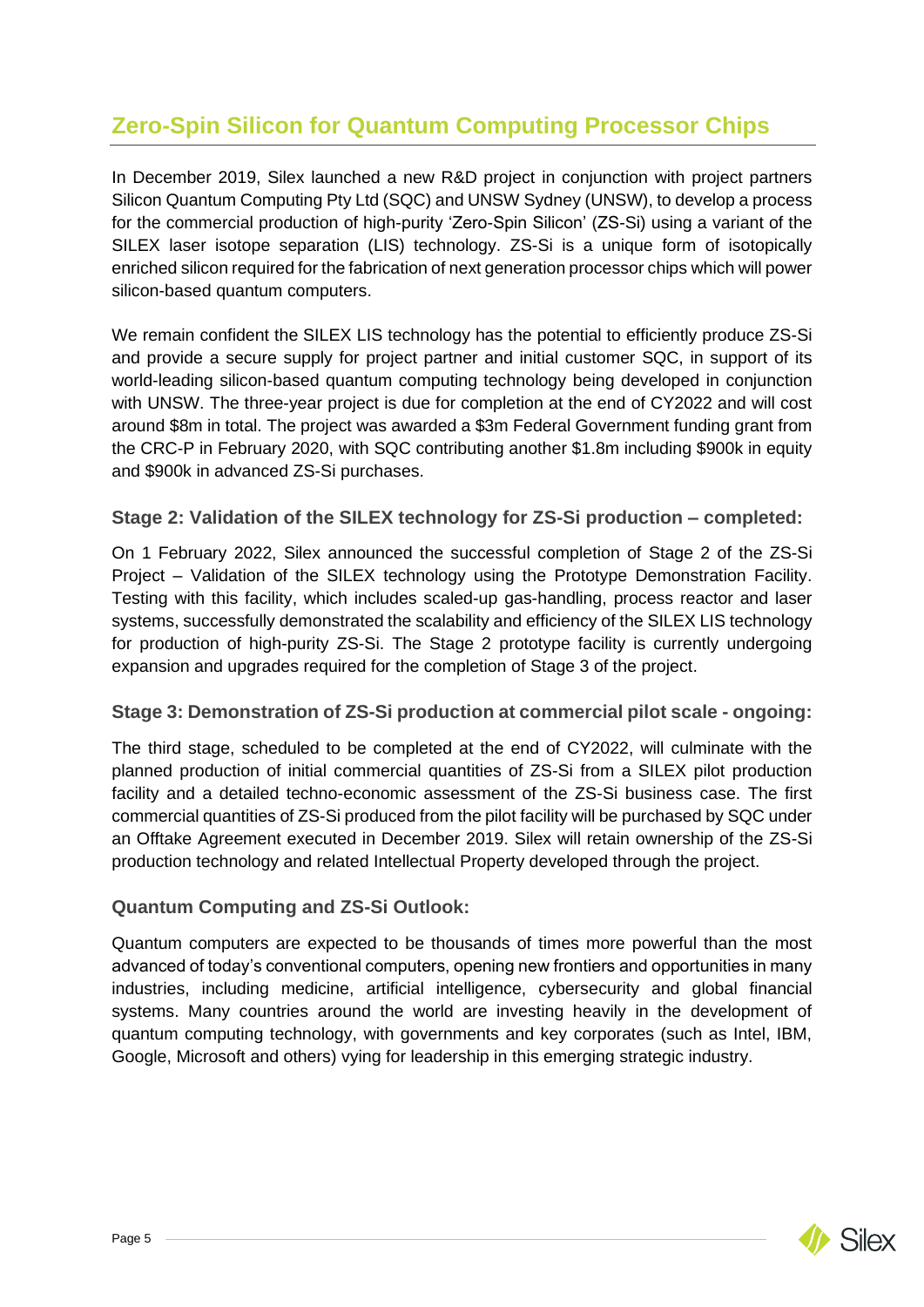Current methods for production of enriched silicon are limited and costly with only a few kilograms produced annually, mostly using gas centrifuge technology. Should the ZS-Si project be successful, it could potentially enable Australia to establish itself as a world-leader in ZS-Si production. If the market for ZS-Si evolves, this could create a new value-added export market. As the ZS-Si project progresses, Silex will engage with other potential customers, possibly including some global computer chip manufacturers who are also developing silicon quantum computing technology.

# **cREO® Semiconductor Technology**

Silex's cREO® technology was purchased by UK-based IQE in 2018. IQE is the global leader in the design and manufacture of advanced semiconductor wafer products used in many of today's advanced semiconductor devices and is a key player in the emerging 5G wireless technologies market.

In November 2020, IQE announced the successful development of a new high frequency (RF) filter product (called  $IQepiMo^m$ ) which is built on the cREO<sup>®</sup> template technology. IQE reported in February 2021 the achievement of a key demonstration milestone for IQepiMo™ with significant improvement in the performance of its 5G filter device measured at the highend frequency range, compared to incumbent technology.

Minimum annual royalties have been payable by IQE since CY2019 with the CY2021 minimum royalty of US\$500k due in February 2022. In addition, a perpetual royalty of at least 3% will be payable to Silex on the sale of any IQE products that utilise the  $c$ REO<sup>®</sup> technology.

# **Workplace Health and Safety and COVID-19**

Over the past year we have continued to focus on the health, safety and well-being of our team members across all sites and we reported no lost time injuries or reportable incidents. There continues to be uncertainty associated with the ongoing COVID-19 pandemic. Although full-time operations were maintained at the Company's Lucas Heights facility for most of FY2021 and into 2022, there have been minor but manageable delays as a result of the impacts of the pandemic, including as a result of public health orders and more recently supply chain impacts. Efforts to safely minimise disruptions to the Company's activities are ongoing. Above all else, the health, safety and well-being of our people is paramount.

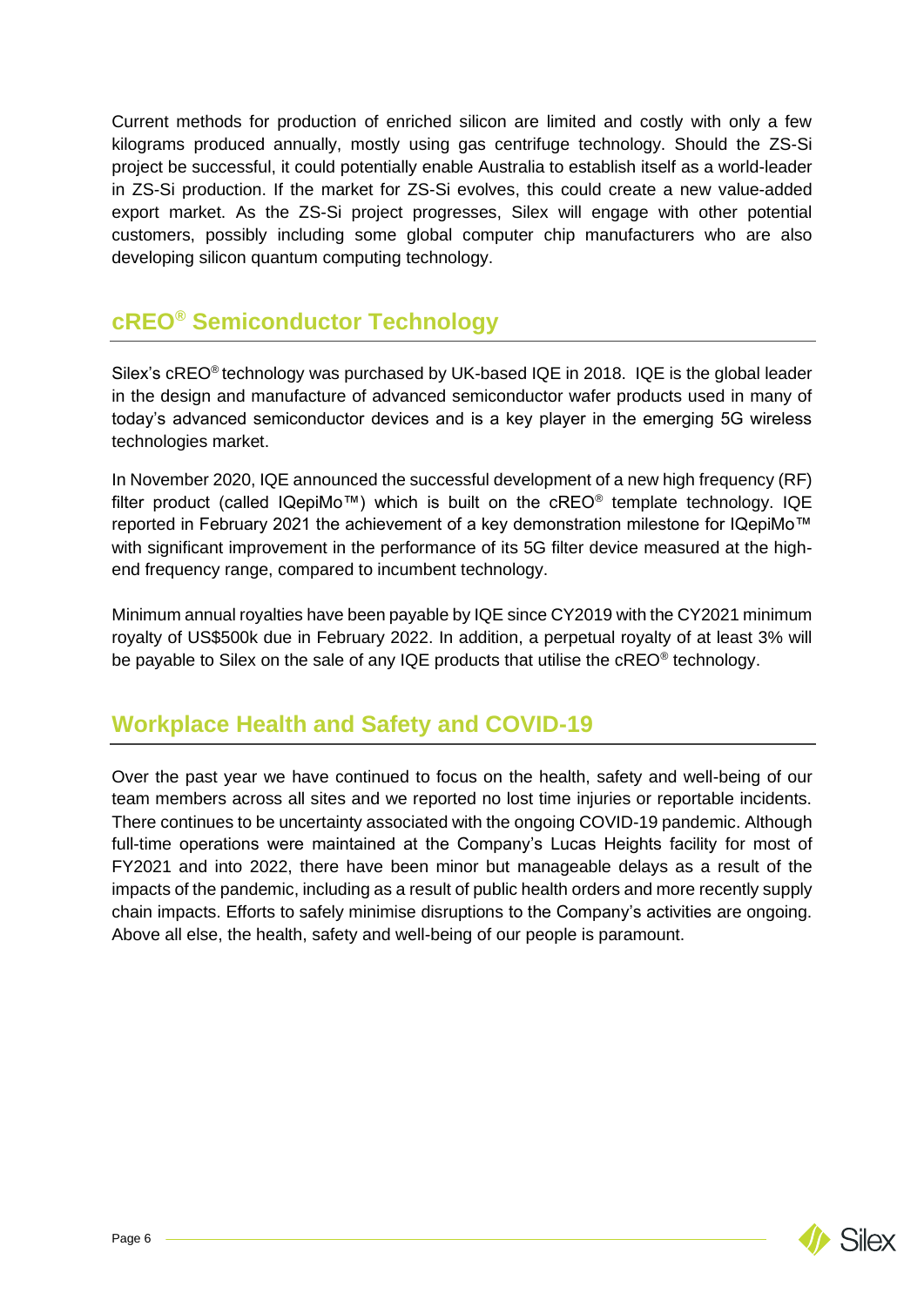# **Financial Overview**

During the half-year ended 31 December 2021, the Company completed an equity raise by way of a placement which was followed by a Share Purchase Plan (SPP). The net proceeds from the placement and SPP were \$38.4m. As of 31 December 2021, the Company had net assets of ~\$55m, including ~\$49.2m in cash and term deposits and approximately ~\$4.2m in IQE shares.

## *Authorised for release by the Silex Board of Directors.*

Further information on the Company's activities can be found on the Silex website: [www.silex.com.au](http://www.silex.com.au/) or by contacting:

**Michael Goldsworthy <b>Constructs Julie Ducie** CEO/Managing Director CEO/Company Secretary T +61 2 9704 8888 T +61 2 9704 8888

E [investor.relations@silex.com.au](mailto:investor.relations@silex.com.au) E [investor.relations@silex.com.au](mailto:investor.relations@silex.com.au)